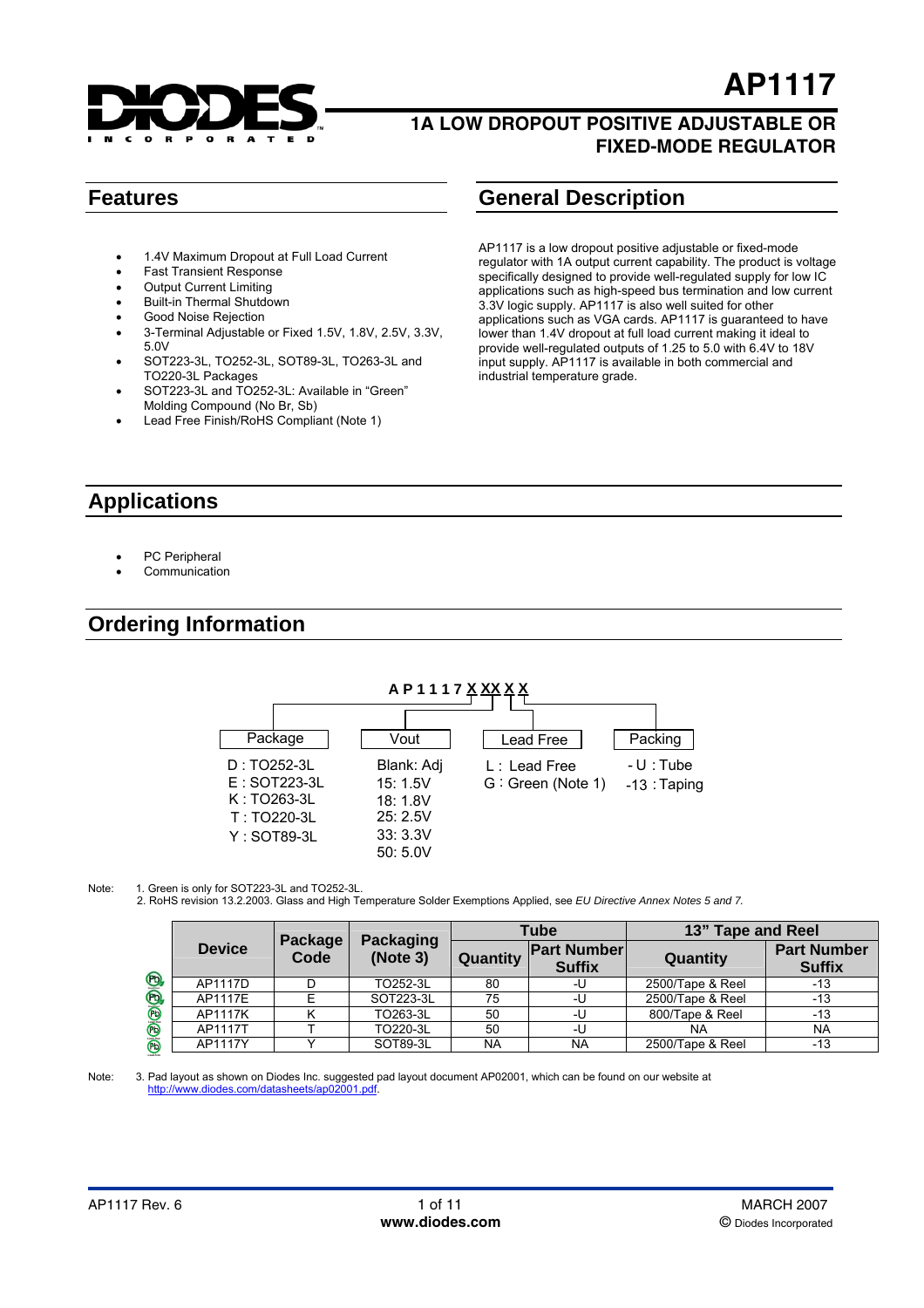

## **1A LOW DROPOUT POSITIVE ADJUSTABLE OR FIXED-MODE REGULATOR**

## **Pin Assignments**



## **Pin Descriptions**

| <b>NAME</b>                 | <b>I/O</b> | PIN# | <b>FUNCTION</b>                                                                                                                                                                                                                                                                                                                                                                 |  |
|-----------------------------|------------|------|---------------------------------------------------------------------------------------------------------------------------------------------------------------------------------------------------------------------------------------------------------------------------------------------------------------------------------------------------------------------------------|--|
| Adj (GND)                   |            |      | A resistor divider from this pin to the $V_{\text{out}}$ pin and ground sets the output voltage<br>(Ground only for Fixed-Mode).                                                                                                                                                                                                                                                |  |
| $\mathsf{V}_{\mathsf{out}}$ |            |      | The output of the regulator. A minimum of 10uF capacitor (0.15 $\Omega \leq ESR \leq 20\Omega$ )<br>must be connected from this pin to ground to insure stability.                                                                                                                                                                                                              |  |
| $V_{\text{in}}$             |            |      | The input pin of regulator. Typically a large storage capacitor $(0.15\Omega \leq ESR \leq 20\Omega)$<br>is connected from this pin to ground to insure that the input voltage does not sag<br>below the minimum dropout voltage during the load transient response. This pin<br>must always be 1.3V higher than $V_{\text{out}}$ in order for the device to regulate properly. |  |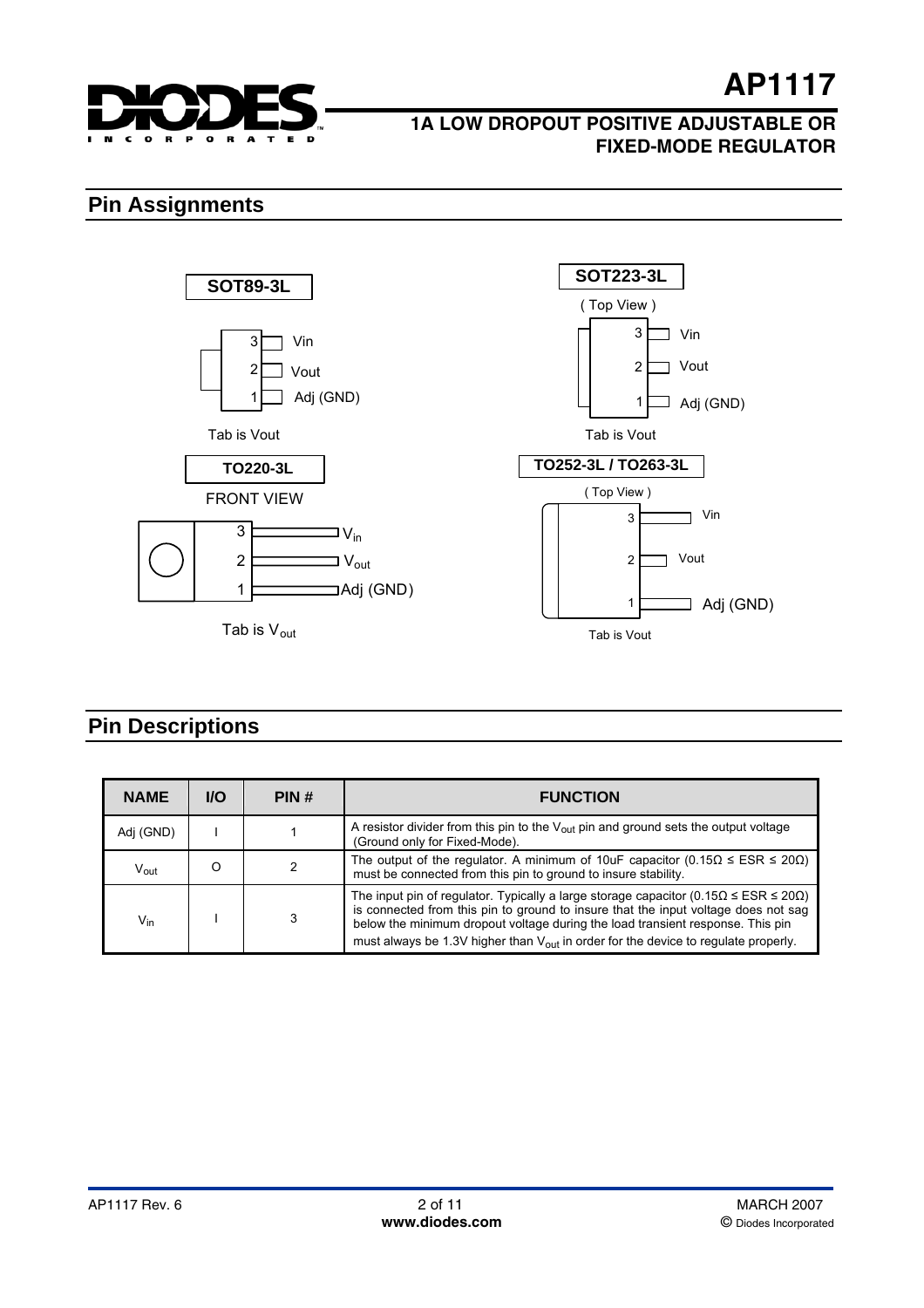

### **1A LOW DROPOUT POSITIVE ADJUSTABLE OR FIXED-MODE REGULATOR**

## **Block Diagram**



## **Absolute Maximum Ratings**

| <b>Symbol</b> | <b>Parameter</b>                                                                      | Rating                                                                                     | Unit    |  |
|---------------|---------------------------------------------------------------------------------------|--------------------------------------------------------------------------------------------|---------|--|
| $V_{in}$      | <b>DC Supply Voltage</b>                                                              | $-0.3$ to 18                                                                               | ٧       |  |
| $T_{OP}$      | <b>Operating Junction Temperature Range</b><br>(Commercial Grade)                     | 0 to $+125$                                                                                | $^{0}C$ |  |
| $T_{MJ}$      | Maximum Junction Temperature                                                          | 150                                                                                        | $^{0}C$ |  |
| $P_D$         | Power Dissipation<br>SOT89-3L<br><b>SOT223-3L</b><br>TO220-3L<br>TO252-3L<br>TO263-3L | Internally limited by<br>maximum junction<br>temperature<br>of 150 <sup>O</sup> C (Note 4) | mW      |  |
| $T_{ST}$      | Storage Temperature                                                                   | $-65$ to $+150$                                                                            | οC      |  |

Note: 4. AP1117 contains an internal thermal limiting circuit that is designed to protect the regulator in the event that the maximum junction temperature exceeded. When activated, typically at 150°C, the regulator output switches off and then back on as the die cools.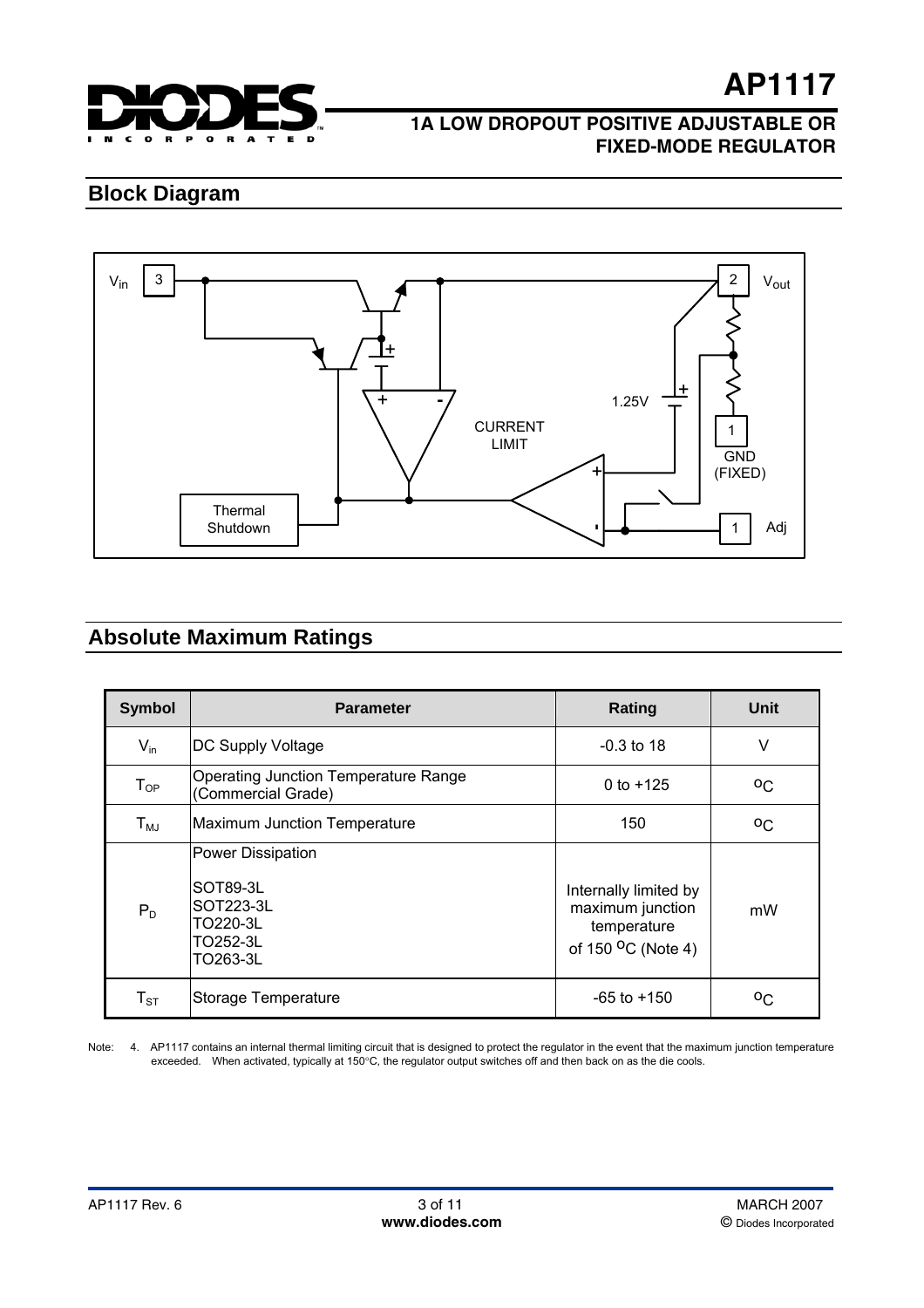

**AP1117**

#### **Electrical Characteristics** (Under Operating Conditions)

| <b>PARAMETER</b>                                                        |                                                                                                                                                                                                                                                                                               | <b>CONDITIONS</b>                                                                                                    | <b>MIN</b>                                | <b>TYP</b>                      | <b>MAX</b>          | <b>UNIT</b>         |
|-------------------------------------------------------------------------|-----------------------------------------------------------------------------------------------------------------------------------------------------------------------------------------------------------------------------------------------------------------------------------------------|----------------------------------------------------------------------------------------------------------------------|-------------------------------------------|---------------------------------|---------------------|---------------------|
| Reference Voltage                                                       | AP1117-ADJ                                                                                                                                                                                                                                                                                    | $T_A = 25^{\circ}C$ , $(V_{IN\text{-OUT}}) = 1.5V$<br>$I0$ = 10mA                                                    | 1.225                                     | 1.250                           | 1.275               | V                   |
|                                                                         | AP1117-1.5                                                                                                                                                                                                                                                                                    | $I_{OUT}$ = 10mA, $T_A$ = 25 <sup>o</sup> C,<br>$\frac{3V \leq V_{IN} \leq 12V}{I_{OUT}} = 10mA, T_A = 25^{\circ}C,$ | 1.470                                     | 1.500                           | 1.530               | V                   |
|                                                                         | AP1117-1.8                                                                                                                                                                                                                                                                                    | $3.3V \leq V_{IN} \leq 12V$                                                                                          | 1.764                                     | 1.800                           | 1.836               | $\vee$              |
| Output Voltage                                                          | AP1117-2.5                                                                                                                                                                                                                                                                                    | $I_{OUT} = 10mA$ , T <sub>A</sub> = 25 <sup>°</sup> C,<br>$4V \leq V_{IN} \leq 12V$                                  | 2.450                                     | 2.500                           | 2.550               | $\vee$              |
|                                                                         | AP1117-3.3                                                                                                                                                                                                                                                                                    | $I_{\text{OUT}} = 10 \text{mA}$ , $T_A = 25^{\circ} \text{C}$ ,<br>$4.8V \leq V_{IN} \leq 12V$                       | 3.235                                     | 3.300                           | 3.365               | $\mathsf{V}$        |
|                                                                         | AP1117-5.0                                                                                                                                                                                                                                                                                    | $I_{OUT} = 10mA$ , $T_A = 25^{\circ}C$ ,<br>$6.5V \leq V_{IN} \leq 12V$                                              | 4.900                                     | 5.000                           | 5.100               | V                   |
| Line Regulation                                                         | AP1117-XXX                                                                                                                                                                                                                                                                                    | $IO$ = 10mA, $VOUT$ +1.5V < $VIN$ < 12V,<br>$T_A = 25^{\circ}$ C                                                     |                                           |                                 | 0.2                 | $\%$                |
|                                                                         | AP1117-ADJ                                                                                                                                                                                                                                                                                    | $V_{IN} = 3.3V$ , Vadj=0, 0mA <lo<1a,<br><math>T_A</math> = 25°C (Note 5, 6)</lo<1a,<br>                             |                                           |                                 | $\mathbf{1}$        | $\%$                |
|                                                                         | AP1117-1.5                                                                                                                                                                                                                                                                                    | $V_{IN}$ = 3V, 0mA <lo<1a,<br><math>T_A</math> = 25°C (Note 5, 6)</lo<1a,<br>                                        |                                           | 18                              | 15                  | mV                  |
|                                                                         | AP1117-1.8                                                                                                                                                                                                                                                                                    | $V_{IN}$ = 3.3V, 0mA <lo<1a,<br><math>T_A</math> = 25°C (Note 5, 6)</lo<1a,<br>                                      |                                           | 15                              | 18                  | mV                  |
| Load Regulation                                                         | AP1117-2.5                                                                                                                                                                                                                                                                                    | $V_{IN}$ = 4V, 0mA <lo<1a,<br><math>T_A</math> = 25°C (Note 5, 6)</lo<1a,<br>                                        |                                           | 20                              | 25                  | mV                  |
|                                                                         | AP1117-3.3                                                                                                                                                                                                                                                                                    | $V_{IN}$ = 5V, 0 $\leq$ $I_{OUT}$ $\leq$ 1A,<br>$T_A$ = 25 <sup>°</sup> C (Note 5, 6)                                |                                           | 26                              | 33                  | mV                  |
|                                                                         | AP1117-5.0                                                                                                                                                                                                                                                                                    | $V_{IN}$ = 8V, $0 \leq I_{OUT} \leq 1$ A,<br>$T_A$ = 25°C (Note 5, 6)                                                |                                           | 40                              | 50                  | mV                  |
| <b>Dropout Voltage</b><br>$(V_{IN}-V_{OUT})$                            | AP1117-ADJ/1.5/1.8<br>/2.5/3.3/5.0                                                                                                                                                                                                                                                            | $I_{OUT}$ = 1A, $\Delta V_{OUT}$ = 0.1% $V_{OUT}$                                                                    |                                           | 1.3                             | 1.4                 | V                   |
| <b>Current Limit</b>                                                    | AP1117-ADJ/1.5/1.8<br>/2.5/3.3/5.0                                                                                                                                                                                                                                                            | $(V_{IN}$ - $V_{OUT})$ = 5V                                                                                          | 1.1                                       |                                 |                     | Α                   |
| Minimum Load Current<br>(Note 7)                                        | AP1117-XXX                                                                                                                                                                                                                                                                                    | $0^{\circ}C \leq Tj \leq 125^{\circ}C$                                                                               |                                           | 5                               | 10                  | mA                  |
| <b>Thermal Regulation</b>                                               | $T_A$ = 25°C, 30ms pulse                                                                                                                                                                                                                                                                      |                                                                                                                      |                                           | 0.008                           | 0.04                | $%$ /W              |
| Ripple Rejection                                                        | F = 180Hz, $C_{OUT}$ = 25uF Tantalum, $I_{OUT}$ = 1A                                                                                                                                                                                                                                          |                                                                                                                      |                                           |                                 |                     |                     |
|                                                                         | <b>AP1117-XXX</b><br>$V_{IN} = V_{OUT} + 3V$                                                                                                                                                                                                                                                  |                                                                                                                      | 60                                        | $\overline{70}$                 | dB                  |                     |
| <b>Temperature Stability</b>                                            | $I0$ = 10mA                                                                                                                                                                                                                                                                                   |                                                                                                                      |                                           | 0.5                             |                     | %                   |
| $\theta_{\mu}$ Thermal Resistance<br>Junction-to-Ambient                | SOT223-3L: Control Circuitry/Power Transistor (Note 8)<br>TO252-3L: Control Circuitry/Power Transistor (Note 9)<br>SOT89-3L: Control Circuitry/Power Transistor (Note 10)<br>TO220-3L: Control Circuitry/Power Transistor (Note 11)<br>TO263-3L: Control Circuitry/Power Transistor (Note 12) |                                                                                                                      |                                           | 107<br>73<br>182<br>31.35<br>95 |                     | $^{\mathrm{o}}$ C/W |
| $\theta_{\scriptscriptstyle IC}$ Thermal Resistance<br>Junction-to-Case | SOT223-3L: Control Circuitry/Power Transistor (Note 8)<br>TO252-3L: Control Circuitry/Power Transistor (Note 9)<br>SOT89-3L: Control Circuitry/Power Transistor (Note 10)<br>TO220-3L: Control Circuitry/Power Transistor (Note 11)<br>TO263-3L: Control Circuitry/Power Transistor (Note 12) |                                                                                                                      | $\overline{12}$<br>16<br>42<br>5.25<br>19 |                                 | $^{\rm O}{\rm C/W}$ |                     |

Notes: 5. See thermal regulation specifications for changes in output voltage due to heating effects. Line and load regulation are measured at a constant junction temperature by low duty cycle pulse testing. Load regulation is measured at the output lead = 1/18" from the package.

 6. Line and load regulation are guaranteed up to the maximum power dissipation of 15W. Power dissipation is determined by the difference between input and output differential and the output current. Guaranteed maximum power dissipation will not be available over the full input/output range.

 7. Quiescent current is defined as the minimum output current required in maintaining regulation. At 12V input/output differential the device is guaranteed to regulate if the output current is greater than 10mA.

8. Test condition for SOT223: Ta=27°C, no air flow, 2 oz copper, 5mmx5mm pad.

9. Test condition for TO252: Ta=27°C, no air flow, 2 oz copper, 5mmx5mm pad.

10. Test condition for SOT89-3L: no air flow, no heat sink.

11. Test condition for TO220-3L: with copper area of approximately 3in<sup>2</sup>, 1 oz, no air flow.

12. Test condition for TO263-3L: with copper area of approximately 2cmX2cm, 1 oz, no air flow.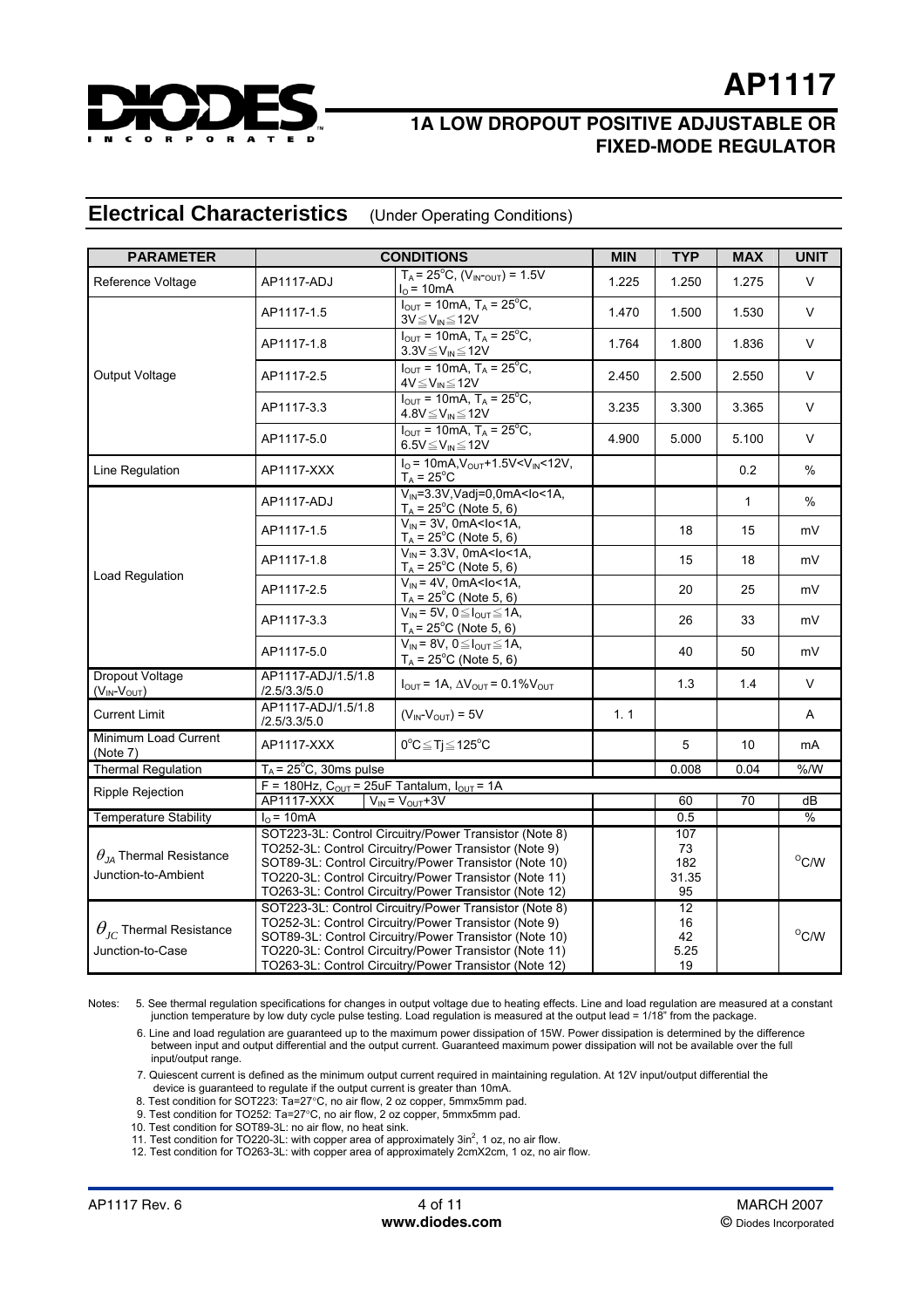

### **1A LOW DROPOUT POSITIVE ADJUSTABLE OR FIXED-MODE REGULATOR**

## **Typical Performance Characteristics**

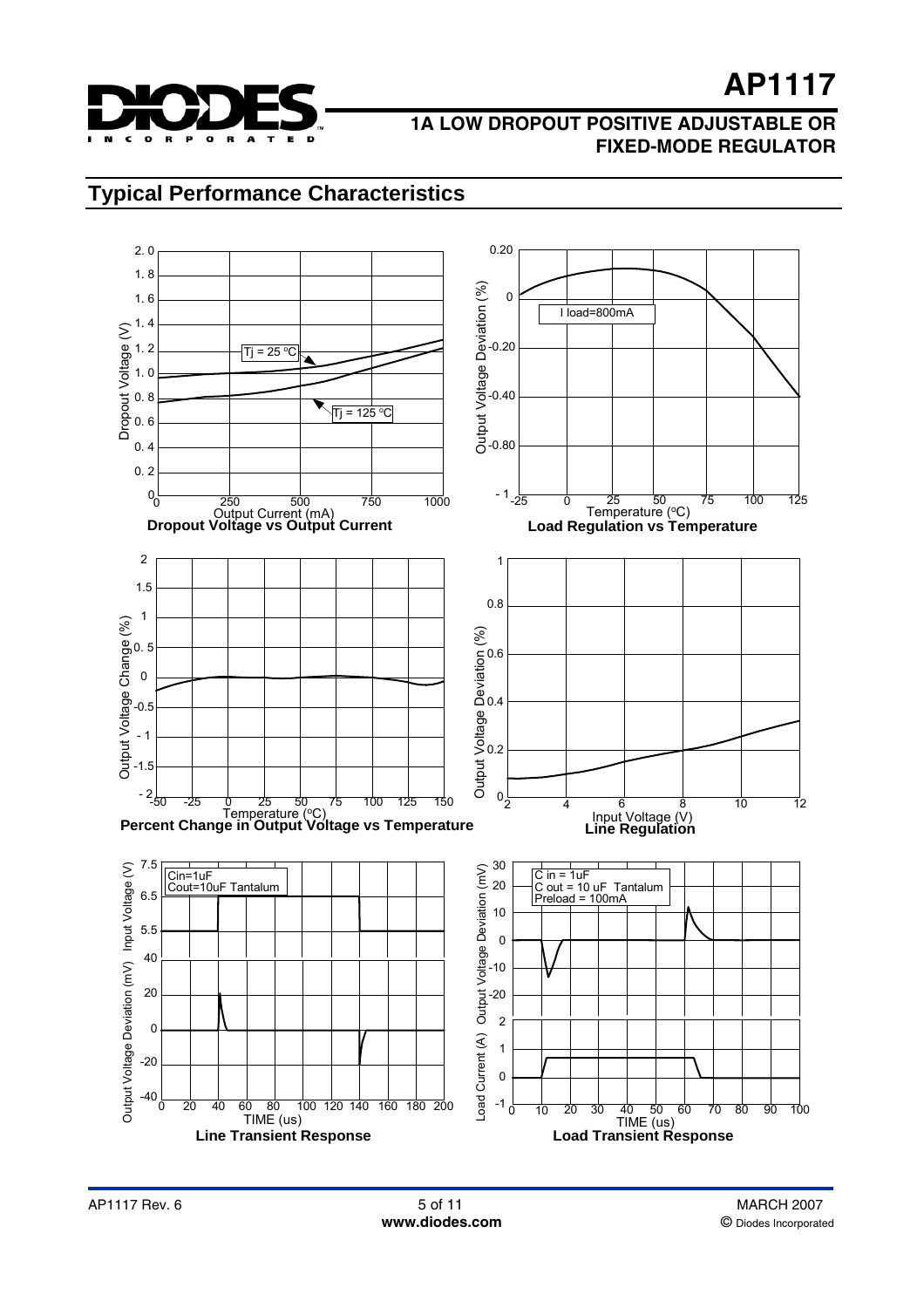

### **1A LOW DROPOUT POSITIVE ADJUSTABLE OR FIXED-MODE REGULATOR**

## **Typical Application Circuit**



## **Marking Information**

#### **(1) SOT223-3L**



#### **(2) TO252-3L**

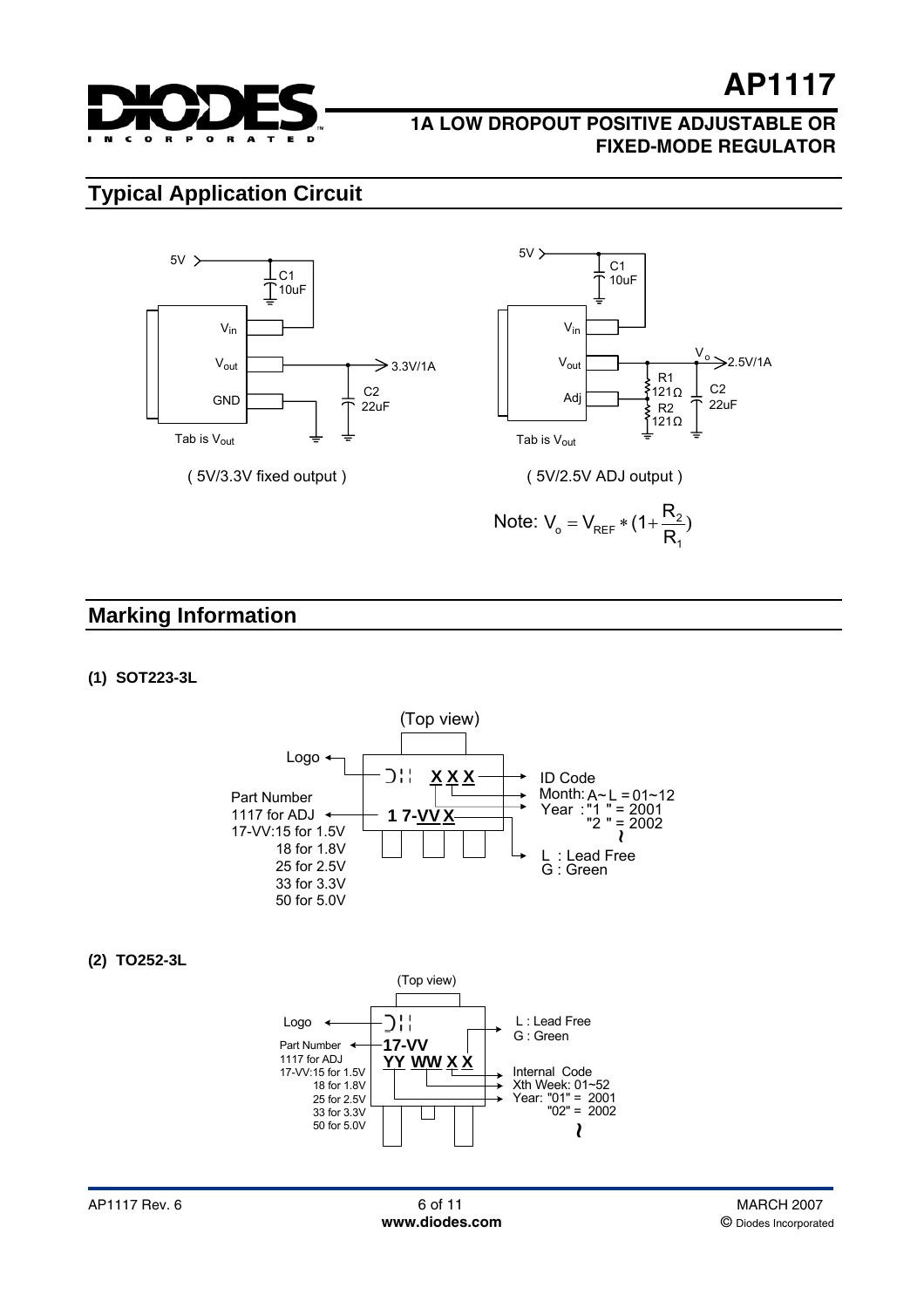

## **1A LOW DROPOUT POSITIVE ADJUSTABLE OR FIXED-MODE REGULATOR**

## **Marking Information (Continued)**

**(3) SOT89-3L**



#### **Marking Code Table**

| <b>Identification Code</b> | <b>Output Version</b> |  |  |
|----------------------------|-----------------------|--|--|
| DA                         | AP1117-ADJ            |  |  |
| DB                         | AP1117-1.5V           |  |  |
| DC                         | AP1117-1.8V           |  |  |
| DD                         | AP1117-2.5V           |  |  |
| DF                         | AP1117-3.3V           |  |  |
| DΕ                         | AP1117-5.0V           |  |  |

#### **(4) TO263-3L**

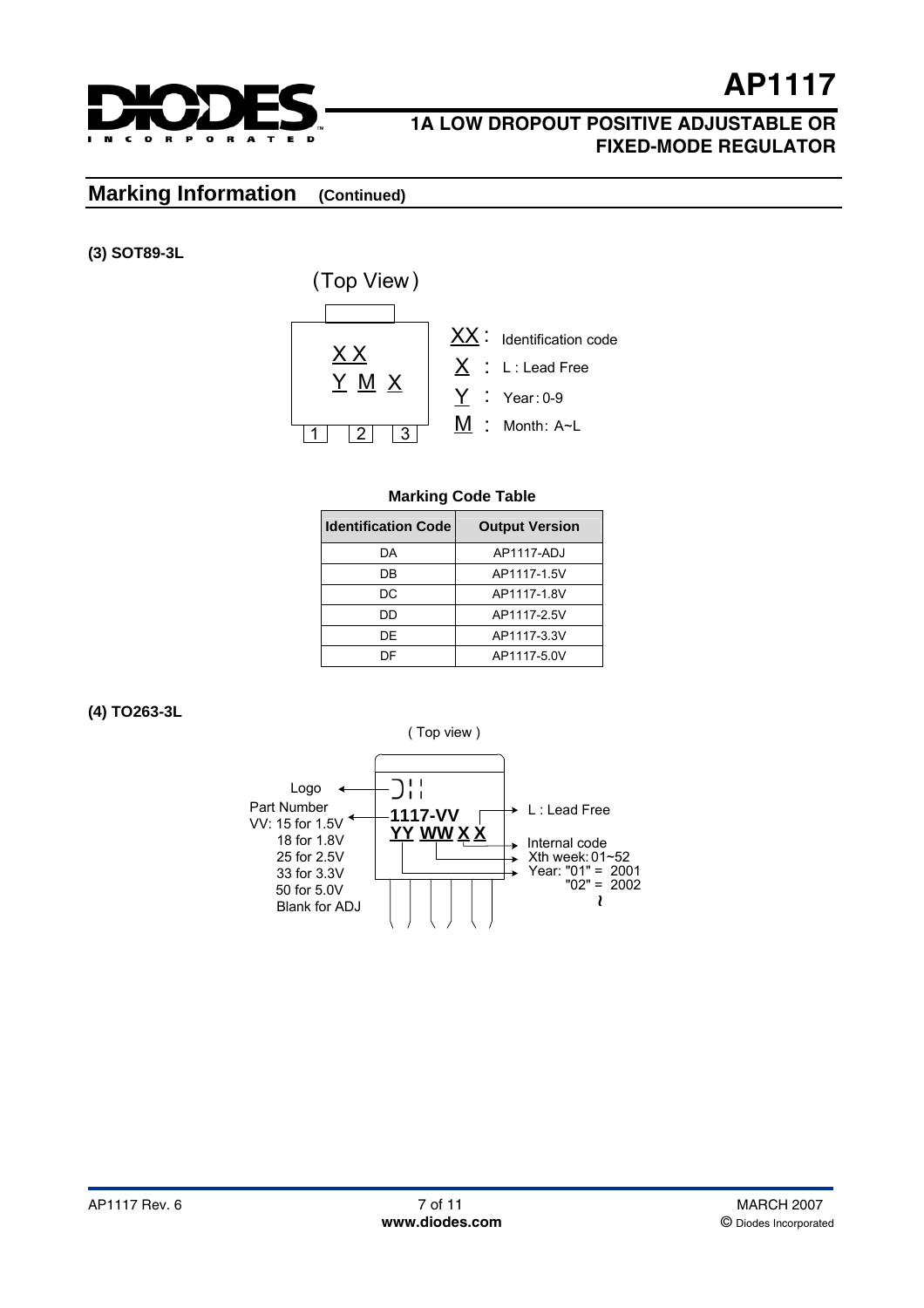

**AP1117**

## **Marking Information (Continued)**

#### **(5) TO220-3L**



**Package Information** (All Dimensions in mm)

#### **(1) SOT223-3L**

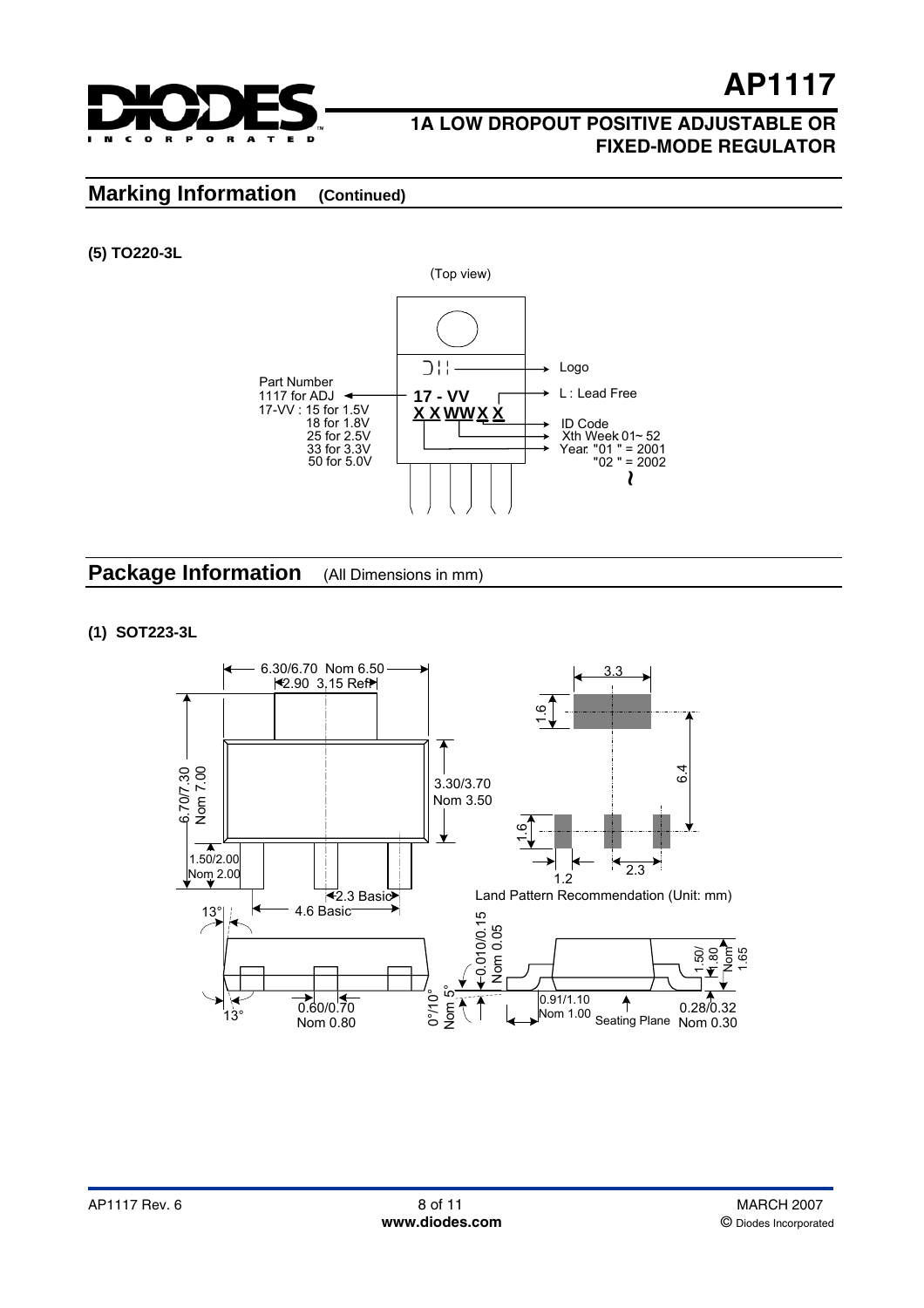

### **1A LOW DROPOUT POSITIVE ADJUSTABLE OR FIXED-MODE REGULATOR**

## **Package Information** (Continued) (All Dimensions in mm)

#### **(2) TO252-3L**



**(3) SOT89-3L** 

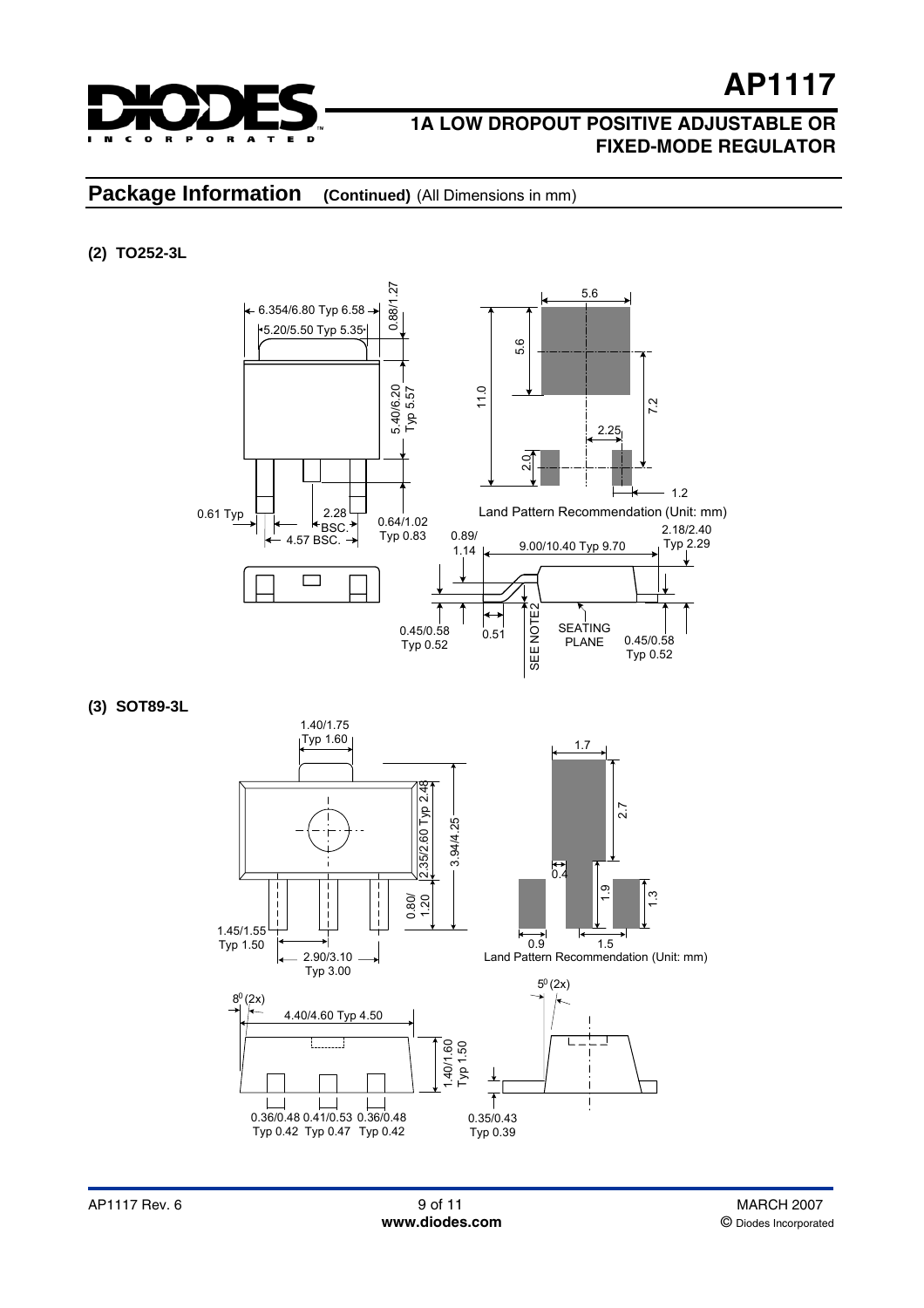

## **Package Information** (Continued) (All Dimensions in mm)

#### **(4) TO263-3L**



**(5) TO220-3L**